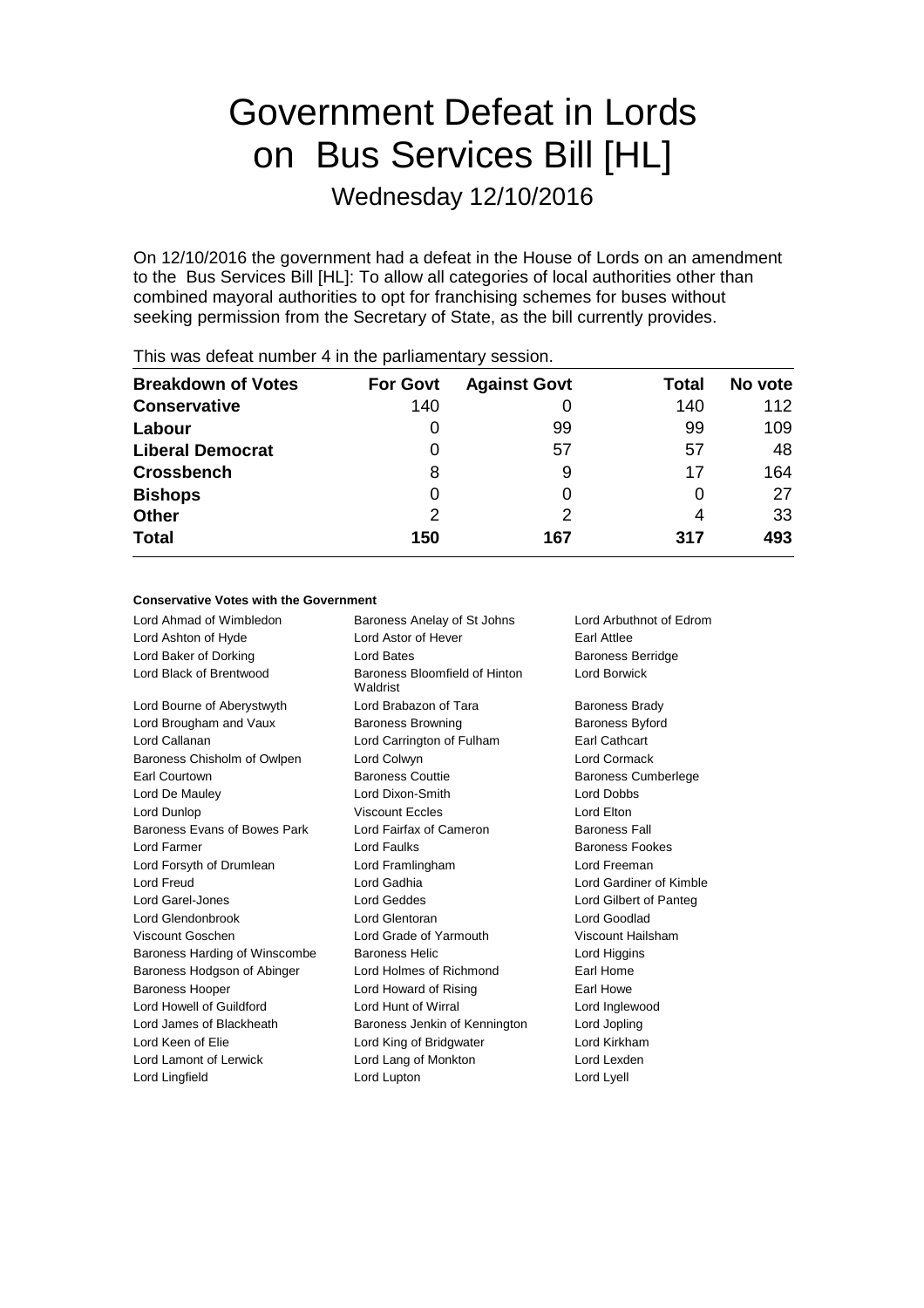Lord MacGregor of Pulham Market Lord Mackay of Clashfern Lord Magan of Castletown Lord Mancroft **Baroness Manzoor** Baroness McGregor-Smith Baroness McIntosh of Pickering Baroness Mobarik Lord Moynihan Lord Naseby Baroness Neville-Jones Baroness Neville-Rolfe **Baroness Newlove** Baroness Newlove Baroness Nicholson of Winterbourne Baroness Noakes Lord Northbrook Lord Norton of Louth Lord O'Shaughnessy Baroness O'Cathain Lord Patten of Barnes Baroness Pidding **Lord Popat** Lord Popat **Lord Prior of Brampton** Baroness Rawlings **Baroness Redfern Baroness Redfern** Lord Risby Lord Robathan Baroness Rock Lord Ryder of Wensum Baroness Scott of Bybrook Baroness Seccombe Lord Selkirk of Douglas Baroness Shackleton of Belgravia Lord Sheikh Baroness Shephard of Northwold Lord Sherbourne of Didsbury Baroness Shields Lord Shinkwin Earl Shrewsbury Lord Skelmersdale Lord Smith of Hindhead Lord Spicer **Baroness Stedman-Scott** Baroness Stedman-Scott Baroness Stowell of Beeston Lord Strathclyde Baroness Stroud Baroness Sugg Lord Suri Lord Taylor of Holbeach Lord Trefgarne Viscount Trenchard Viscount Ullswater Baroness Vere of Norbiton Baroness Verma **Duke of Wakeham** Lord Wakeham **Duke of Wellington** Lord Whitby Lord Willetts Baroness Williams of Trafford Lord Young of Cookham Viscount Younger of Leckie

**Conservative Votes against the Government**

#### **Labour Votes with the Government**

### **Labour Votes against the Government**

Baroness Adams of Craigielea Lord Alli Lord Elitecture Character Baroness Andrews

Baroness Armstrong of Hill Top Lord Bassam of Brighton Lord Berkeley Baroness Billingham Baroness Blackstone Lord Blunkett Lord Bradley **Lord Bragg Lord Bragg Lord Brookman** Lord Campbell-Savours **Lord Cashman** Lord Cashman Baroness Chakrabarti Lord Clarke of Hampstead Lord Collins of Highbury Baroness Crawley Lord Davies of Oldham Baroness Dean of Thornton-le-Fylde Lord Desai Baroness Donaghy Baroness Drake Lord Dubs Lord Elder Baroness Farrington of Ribbleton Lord Faulkner of Worcester Baroness Gale **Baroness Golding** Baroness Golding Baroness Goudie Baroness Gould of Potternewton Lord Haworth **Baroness Healy of Primrose Hill** Lord Hollick Baroness Hollis of Heigham Lord Howarth of Newport Baroness Howells of St Davids Lord Howie of Troon Lord Hughes of Woodside Baroness Jones of Whitchurch Lord Jones Baroness Jowell Lord Judd **Lord Kennedy of Southwark** Baroness Kennedy of Cradley Baroness King of Bow Baroness Kingsmill Lord Kinnock Baroness Kinnock of Holyhead Lord Kirkhill Lord Knight of Weymouth Baroness Lawrence of Clarendon Lord Layard Lord Lea of Crondall Lord Leitch Lord Lennie Baroness Liddell of Coatdyke Lord Liddle **Baroness Lister of Burtersett** Lord Lympne Lord Macdonald of Tradeston Lord Maxton Lord McAvoy Lord McConnell of Glenscorrodale Baroness McDonagh Baroness McIntosh of Hudnall Lord McKenzie of Luton Lord Morgan Lord Morris of Handsworth Lord Murphy of Torfaen Baroness Nye Lord Patel of Bradford Lord Pendry **Lord Ponsonby of Shulbrede** Baroness Prosser Baroness Quin **Baroness Ramsay of Cartvale** Lord Rea Baroness Rebuck Lord Reid of Cardowan Lord Rosser Baroness Sherlock **Viscount Simon Baroness Smith of Basildon** Lord Soley Lord Stevenson of Balmacara Lord Stone of Blackheath